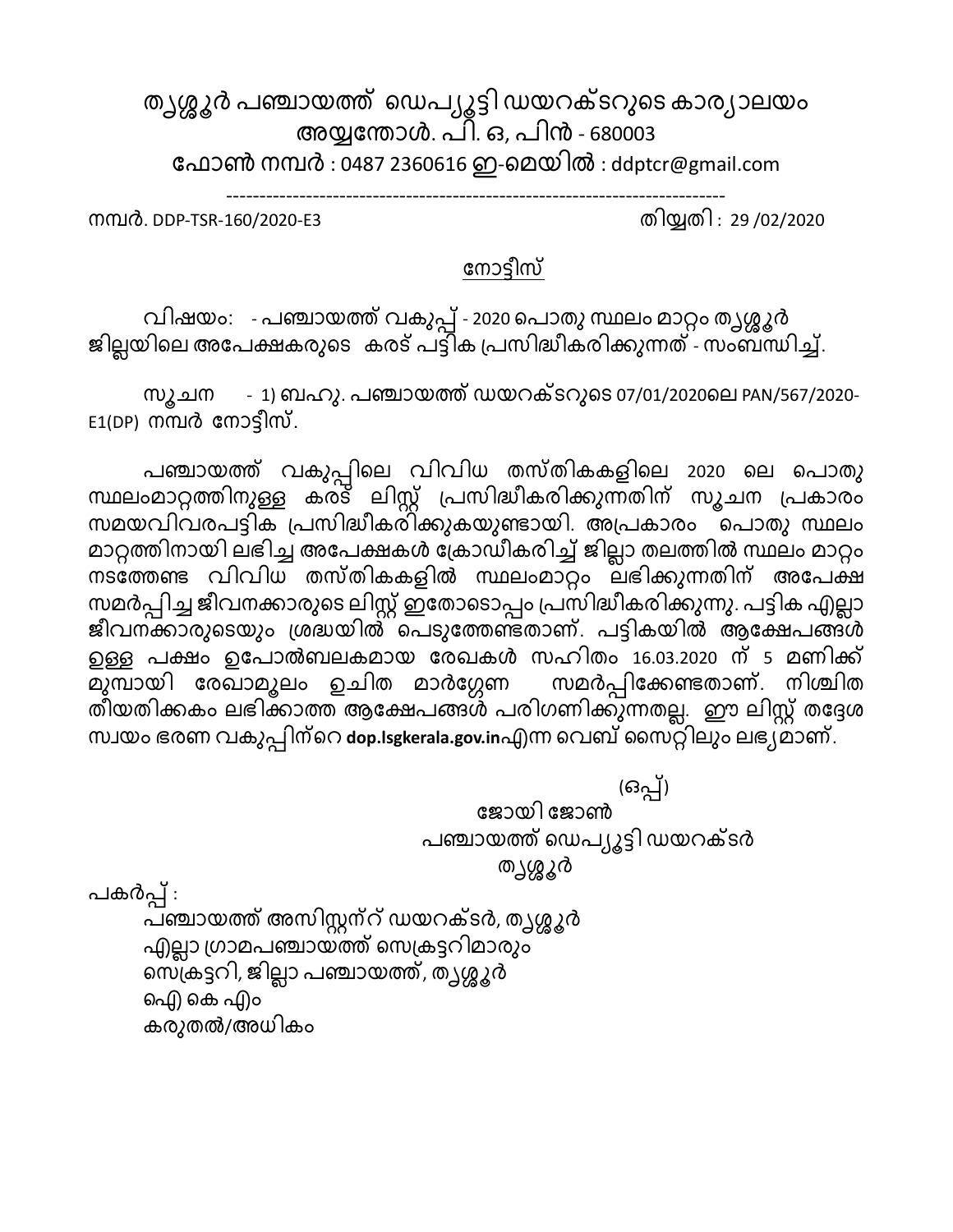## **General Transfer- 2020 –List of Applications - SENIOR CLERK**

| <b>SI</b><br>No. | Name of<br>Incumbent        | <b>Name of Office</b> | Date of<br><b>Birth</b> | Date of<br>Joining            | <b>Residential Ad-</b><br>dress                                                     | <b>Station Opted</b> |                               |                                         | Re-<br>marks |
|------------------|-----------------------------|-----------------------|-------------------------|-------------------------------|-------------------------------------------------------------------------------------|----------------------|-------------------------------|-----------------------------------------|--------------|
|                  |                             |                       |                         | duty in<br>present<br>station |                                                                                     |                      |                               |                                         |              |
|                  |                             |                       |                         |                               |                                                                                     | Option -1            | Option-2                      | Option-3                                |              |
| 1                | Ajayan VJ                   | Thanniam GP           | 13.05.1980              | 22.09.2014                    | Vadakkoott House,<br>Harisree Nagar,<br>Perinchery PO,<br>Thrissur-680306           | Alagappa Nagar<br>GP | Vallachira GP                 |                                         |              |
| $\overline{2}$   | Daison Da-<br>vis           | Nenmanikkara<br>GP    | 16.04.1978              | 21.11.2014                    | poothokkaran<br>House, Madakkata-<br>hara PO, Thrissur                              | Nadathara GP         | Madakka-<br>thara GP          | Pudukkad GP                             |              |
| 3                | Deepa CR                    | Engandiyur GP         | 19.04.1973              | 01.12.2014                    | Edakkadan House,<br>PO Kandassanka-<br>davu                                         | Anthikad GP          | Nattika GP                    | Talikulam GP                            |              |
| 4                | Benny TO                    | Aloor GP              | 11.02.1966              | 02.02.2015                    | Thekkiniyath<br>House, Kodakara<br>P <sub>O</sub>                                   | Mattathur PO         |                               |                                         |              |
| 5                | Megha T<br>Joy              | Mullassery GP         | 08.12.1985              | 26.06.2015                    | W/o. Sarin An-<br>drews, Kidangan<br>House, PO Ayyan-<br>thole, Thrissur-<br>680003 | Arimpur GP           | Manalur GP                    | Anthikad GP                             |              |
| 6                | Liji CP                     | Aloor GP              | 25.12.1973              | 27.06.2015                    | Thaliyanayath<br>House, Mala PO, Ka-<br>vanad Via, Thrissur                         | Poyya GP             | Kuzhur GP                     | Koratty GP                              |              |
| 7                | Kavitha KR                  | Vellangallur GP       | 06.03.1989              | 24.08.2015                    | Koottala House, PO<br>Panangad, Kodun-<br>gallur                                    | Perinjanam GP        | Mathilakam<br>GP              | Edavilangu GP                           |              |
| 8                | Siljo VJ                    | Chowannur GP          | 15.12.1989              | 24.08.2015                    | Vazhappilly House,<br>Erumappetty PO,<br>Thrissur                                   | Kaiparambu GP        | Kan-<br>danassery GP          | Velur GP                                |              |
| 9                | Saleesh VM                  | Padiyur GP            | 20.09.1981              | 26.08.2015                    | Vadassery House,<br>Vallivattom PO, -<br>680123                                     | Puthanchira GP       | Vellangallur<br>$\mathsf{GP}$ | Poomangalam<br>${\mathbb G}{\mathbb P}$ |              |
| 10               | Sreeja KP                   | Choondal GP           | 25.05.1975              | 01.09.2015                    | Thattanparambil<br>House, PO Kozhuk-<br>kully, Moorkkan-<br>ikkara                  | Nadathara GP         | Madakka-<br>thara GP          | Nenmanikkara<br>GP                      |              |
| 11               | Semeena<br>Usman<br>Fareeth | Mullassery GP         | 31.05.1977              | 01.09.2015                    | Thachiliyath House,<br>Pavaratty PO, Thris-<br>sur                                  | Pavaratty GP         | Venkitangu<br>GP              | Elavally GP                             |              |
| 12               | Vineeth IS                  | Thanniam GP           | 21.05.1985              | 02.02.2016                    | Inchamudi House,<br>Chirakkal, In-<br>chamudi PO, Thris-<br>sur-680564              | Karalam GP           | kattoor GP                    | Avinissery GP                           |              |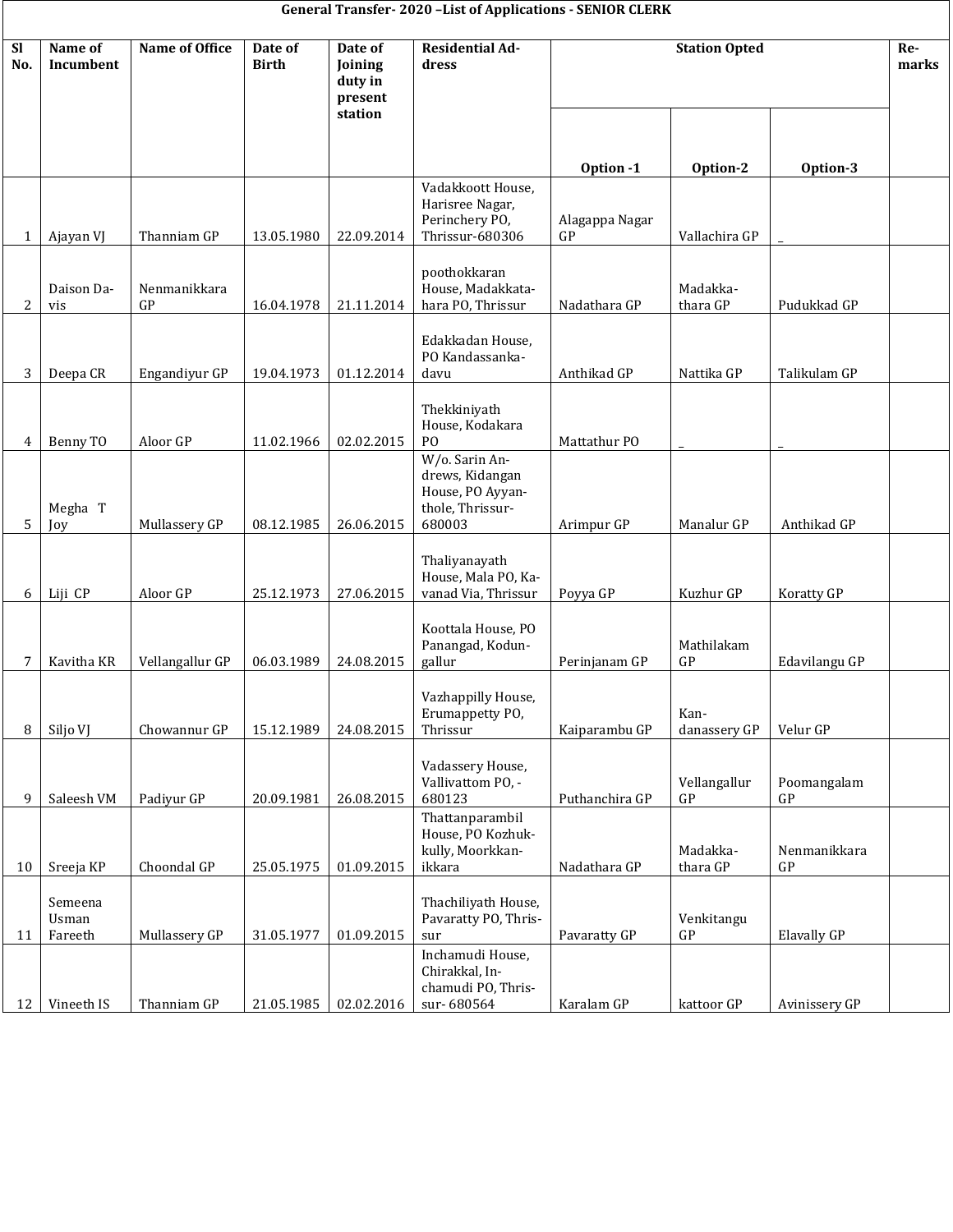|    |                   | District Pancha-         |            |            | Nedumpilly House,                         |                           |                         |                    |  |
|----|-------------------|--------------------------|------------|------------|-------------------------------------------|---------------------------|-------------------------|--------------------|--|
|    |                   | yat Office,              |            |            | Arimpur PO, Thris-                        | DDP Office,               | ADP Office              |                    |  |
| 13 | Nijesh NK         | Thrissur                 | 16.10.1986 | 29.11.2016 | sur                                       | Thrissur                  | ,Thrissur               | PAU-4, Thrissur    |  |
|    |                   |                          |            |            | Kaippully House,                          |                           |                         |                    |  |
| 14 | Rajani K          | Chelakkara GP            | 31.05.1971 | 01.12.2016 | Killimangalam, PO,<br>Thrissur            | Vallathole Nagar<br>GP    | Mullurkkara<br>GP       |                    |  |
|    |                   |                          |            |            |                                           |                           |                         |                    |  |
|    |                   | District Pancha-         |            |            | Avinissery Variyam,                       |                           |                         |                    |  |
| 15 | Bindu PV          | yat Office,<br>Thrissur  | 30.05.1974 | 01.12.2016 | PO Avinissery,<br>680306                  | DDP Office,<br>Thrissur   | ADP Office<br>,Thrissur | PAU-, Thrissur     |  |
|    |                   |                          |            |            | Ezhuvathara House,                        |                           |                         |                    |  |
|    |                   |                          |            |            | Po Kandamkulam,<br>Kodunagallur,          |                           | Mathilakam              |                    |  |
| 16 | Reena PG          | Valapad GP               | 01.04.1977 | 01.12.2016 | Thrissur-680669                           | Edavilangu GP             | GP                      | Perinjanam GP      |  |
|    |                   |                          |            |            |                                           |                           |                         |                    |  |
|    | Mohammed          |                          |            |            | Valiyakath House,<br>Puthiyakavu,         |                           | perinjanam              | Kaipamangalam      |  |
| 17 | Saleem VA         | Engandiyur GP            | 27.05.1979 | 03.12.2016 | Mathilakam Po                             | Mathilakam GP             | GP                      | GP                 |  |
|    |                   |                          |            |            | Aasanath House,                           |                           |                         |                    |  |
|    |                   |                          |            |            | Chendrappinny PO,                         |                           |                         |                    |  |
| 18 | Basheer AM        | Kattoor GP               | 24.05.1979 | 18.02.2017 | Thrissur-680687                           | Karalam GP                |                         |                    |  |
|    |                   |                          |            |            |                                           |                           |                         |                    |  |
|    |                   |                          |            |            | Tharakkal House,                          | Madakkathara              | Nenman-                 |                    |  |
| 19 | Suman TR          | Pananchery GP            | 31.05.1987 | 22.07.2017 | Mannuthy -680657<br>W/o. Shaju CA,        | GP                        | ikkara GP               | Nadathara GP       |  |
|    |                   |                          |            |            | Cherapparambil                            |                           |                         |                    |  |
| 20 | Aji VI            | Elavvally GP             | 02.02.1972 | 24.07.2017 | House, Hari Nagar,<br>Poonkunnam          | Mulamkun-<br>nathukavu GP | Avanur GP               | Choondal GP        |  |
|    |                   |                          |            |            |                                           |                           |                         |                    |  |
|    | Vinoj Ku-         |                          |            |            | Vakkekkattil House,<br>Madavana P O, Eri- |                           |                         |                    |  |
| 21 | mar V G           | Eriyad GP                | 16.05.1977 | 24.07.2017 | yad 680666                                | Poyya GP                  | Padiyur GP              | Nattika GP         |  |
|    |                   |                          |            |            |                                           |                           |                         |                    |  |
|    |                   |                          |            |            | Panangath House,<br>PO Edathirinji,       |                           | Mathilakam              |                    |  |
| 22 | Bindu PA          | Vellangallur GP          | 10.04.1981 | 24.07.2017 | Thrissur-680122                           | Perinjanam GP             | GP                      | Talikulam GP       |  |
|    |                   |                          |            |            | Devapriya,<br>Souhruda Lane,              |                           |                         |                    |  |
|    |                   |                          |            |            | Konchery, MG Kavu,                        | Vallathole Nagar          |                         |                    |  |
| 23 | Lini VR           | Mullorkkara GP           | 07.03.1972 | 25.07.2017 | Thrissur                                  | GP                        | Velur GP                |                    |  |
|    |                   |                          |            |            | Madachimpara                              |                           |                         |                    |  |
|    |                   | Thekkumkatra             |            |            | House, Parlikkad,                         |                           |                         | Mulankun-          |  |
| 24 | Diju MD           | GP                       | 30.05.1980 | 25.07.2017 | Thrissur<br>Thazhathuveetil               | Velur GP                  | Avanur GP               | nathukavu GP       |  |
|    |                   |                          |            |            | House, Mannuthy                           |                           |                         |                    |  |
| 25 | Sheeja<br>Christy | Mulamkun-<br>nathkavu GP | 21.05.1975 | 26.07.2017 | PO, Vettikkal, Thris-<br>sur              | Nenmanikkara<br>GP        | Nadathara GP            | Madakkathara<br>GP |  |
|    |                   |                          |            |            | Manjanam House,                           |                           |                         |                    |  |
|    |                   |                          |            |            | Melur Po, Chalakudi                       |                           |                         |                    |  |
| 26 | Sujith MS         | Velookkara GP            | 31.05.1987 | 26.07.2017 | Via, Thrissur-<br>680311                  | Kadukutty GP              | Melur GP                | Koratty GP         |  |
|    |                   |                          |            |            |                                           |                           |                         |                    |  |
|    |                   |                          |            |            | W/o. Sathyan, Pul-<br>layil House,        |                           | Avinissery              | Nenmanikkara       |  |
| 27 | <b>Baby TR</b>    | Puthur GP                | 18.01.1972 | 01.08.2017 | Adavarad, Ollur PO                        | Nadathara GP              | GP                      | GP                 |  |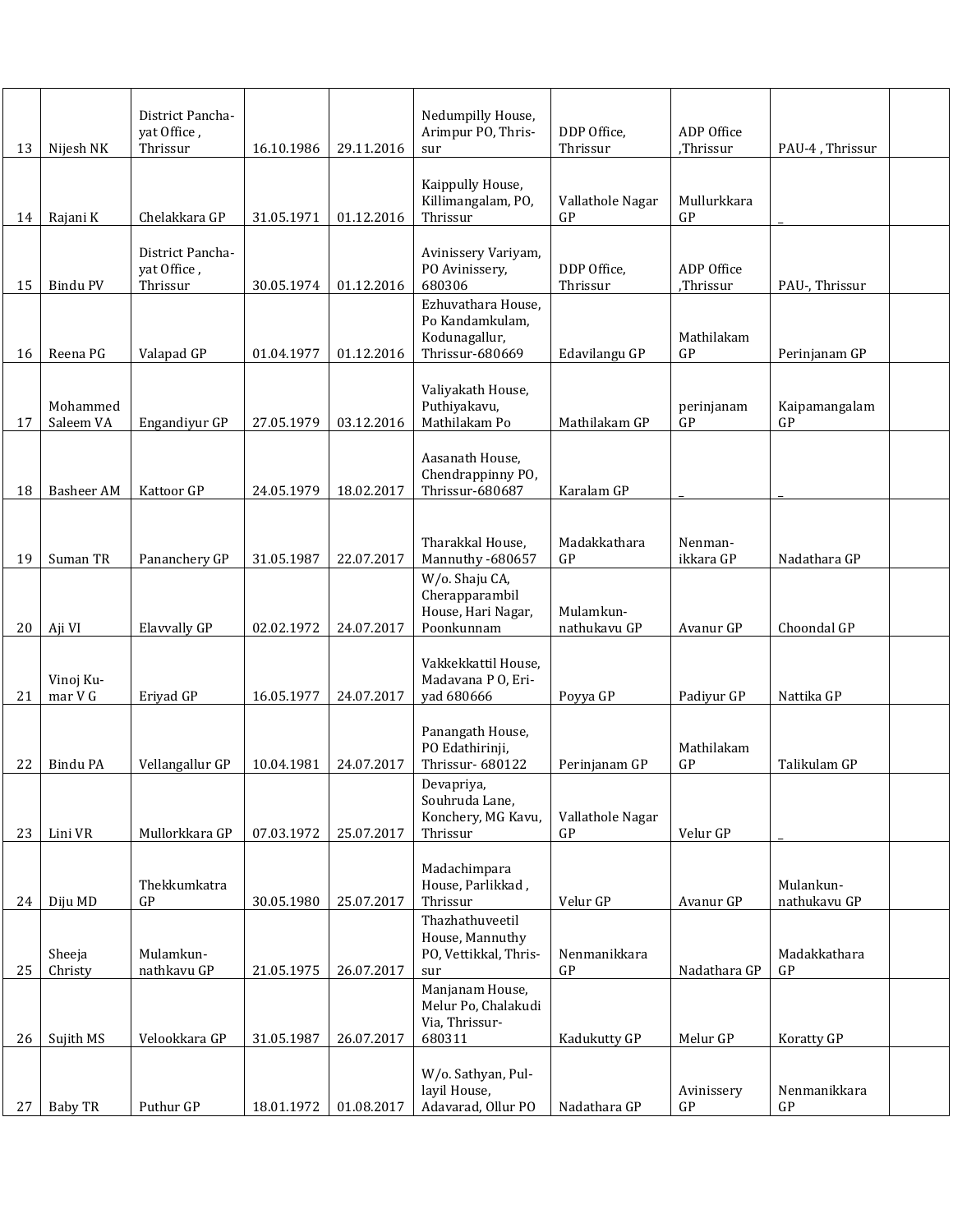| 28 | Raghu KP              | Kadangode GP         | 04.09.1977 | 01.08.2017 | Kuruppamveettil<br>House, Pathiyaram,<br>Kuttanchery PO,<br>Thrissur-680584 | Erumappetty GP                                | Varavoor GP                  | Velur GP                                      |  |
|----|-----------------------|----------------------|------------|------------|-----------------------------------------------------------------------------|-----------------------------------------------|------------------------------|-----------------------------------------------|--|
| 29 | Smitha EK             | Thiruvilwamala<br>GP | 26.03.1982 | 01.08.2017 | Thekkiniyil House,<br>Kuttikad Colony,<br>Thonnurkkara PO                   | Chelakkara GP                                 | Panjal GP                    | Mulloorkkara GP                               |  |
| 30 | Thahira PS            | Pavaratty GP         | 12.05.1978 | 09.11.2017 | Thottuparambath<br>House, Kaipaman-<br>galam PO                             | Valapad GP                                    | Edathiruthy<br>$\mathsf{GP}$ | Vatanappilly GP                               |  |
| 31 | Sajitha Kp            | Mattathur GP         | 30.05.1978 | 09.11.2017 | Cheruvarummal<br>House, Aloor PO,<br>Thrissur-680683                        | Muriyad GP                                    | Velookkara<br>GP             |                                               |  |
| 32 | Uma Menon<br>VM       | Vellangallur GP      | 29.11.1974 | 15.11.2017 | Vakkayil House,<br>Pooppathy PO,<br>Poyya                                   | Kuzhur GP                                     | Puthanchira<br>GP            | Poyya GP                                      |  |
| 33 | Seeja C S             | Pudukkad GP          | 12.04.1980 | 05.01.2018 | Paliyath House, Ala-<br>gappa Nagar PO, -<br>680302                         | Nenmanikkara<br>GP                            | Thrikkur GP                  | Parappookkara<br>GP                           |  |
| 34 | Ajayakumar<br>KV      | Choondal GP          | 18.03.1970 | 12.01.2018 | Kunduvaravalappil<br>House, Elthuruth,<br>Thrissur-680611                   | Engandiyur GP                                 | DDP Office,<br>Thrissur      | District Pancha-<br>yat Office, Thris-<br>sur |  |
| 35 | Nitha VA              | Karalam GP           | 18.05.1982 | 15.01.2018 | Muthiraparambil<br>House, Edathirinji<br>Po, Thrissur-<br>680122            | Padiyur GP                                    |                              |                                               |  |
| 36 | Shebi EI              | Edathiruthy GP       | 31.05.1977 | 24.02.2018 | W/o. Baiju Moham-<br>med MA, Maliyek-<br>kal House, Karuvan-<br>nur -680711 | Karalam GP                                    |                              |                                               |  |
| 37 | Ramla VA              | Kadavallur GP        | 28.05.1967 | 17.03.2018 | Puzhankarayillath<br>House, Vaka PO,<br>Mattam Via, Thris-<br>sur-680602    | Kandanassery<br>GP                            | Chowannur<br>GP              |                                               |  |
| 38 | Shajil AP             | Padiyur GP           | 12.05.1971 | 14.07.2018 | Ayinipully House,<br>panangad PO,<br>680665                                 | Perinjanam GP                                 | Mathilakam<br>GP             | Edavilangu GP                                 |  |
| 39 | Jincy Paul<br>Alappat | Arimpur GP           | 01.05.1971 | 01.08.2018 | Pallikkunnath<br>House, PO Veluthur,<br>Thrissur-680012                     | District Pancha-<br>yat Office, Thris-<br>sur | ADP Office<br>,Thrissur      | DDP Office,<br>Thrissur                       |  |
| 40 | Meena PT              | Velur GP             | 01.08.1976 | 02.08.2018 | Mrudakara House,<br>Mundathikode,                                           | Mulamkun-<br>nathukavu GP                     |                              |                                               |  |
| 41 | O A Abdul<br>Vahid    | Orumanayur GP        | 04.04.1967 | 10.08.2018 | Odathingal House,<br>Azhicode Jetty PO,<br>Thrissur 680666                  | Edavilangu GP                                 | Poyya GP                     | Edavilangu GP                                 |  |
|    | Harikumar             | Vallathole Na-       |            |            | Subrahmanya Vi-<br>lasam, Near VHSS<br>Aryanad, Aryanad<br>Po, Nedumangad,  |                                               |                              | Uzhamalakkal                                  |  |
| 42 | T                     | gar GP               | 31.05.1988 | 26.09.2018 | TVM-695542                                                                  | Vembayam GP                                   | panavoor GP                  | GP                                            |  |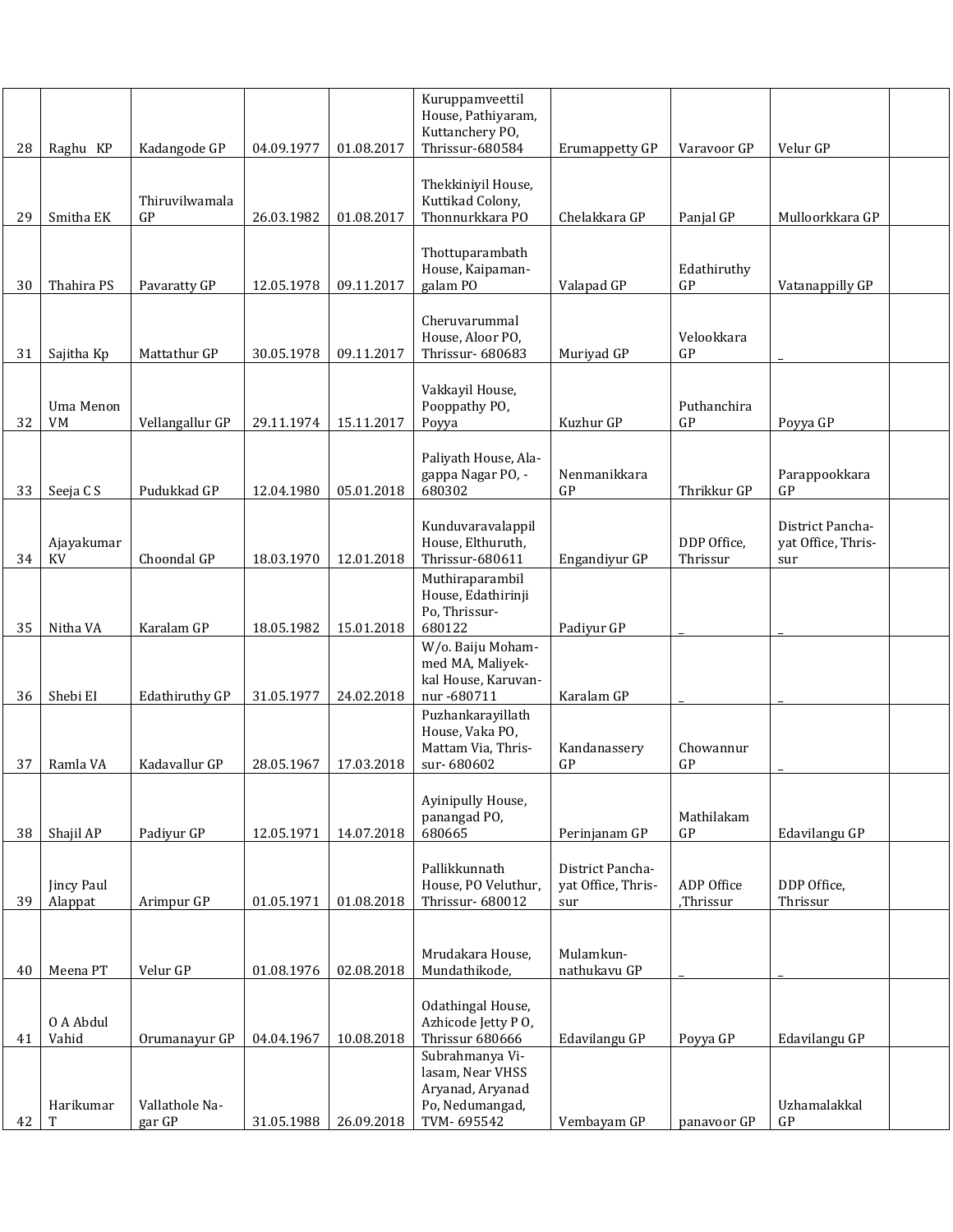|                 |                       |                   |            |            | Moolankanny<br>House, Mathilakam,<br>Mathilmoola, Thris-                                     |                      | Sree Naraya-           |                    |  |
|-----------------|-----------------------|-------------------|------------|------------|----------------------------------------------------------------------------------------------|----------------------|------------------------|--------------------|--|
| 43              | Shemy MA              | Punnayur GP       | 30.03.1974 | 09.11.2018 | sur                                                                                          | Mathilakam GP        | napuram GP             | Eriyad GP          |  |
| 44              | K Gopala-<br>krishnan | Choondal GP       | 07.05.1966 | 14.01.2019 | Kondath House,<br>Avanur, Thrissur -<br>680541                                               | Avanur GP            |                        |                    |  |
| 45              | K Valsa<br>Paily      | Puthur GP         | 28.04.1972 | 16.01.2019 | Kalliyath House,<br>Nellikkunnu, Kura<br>Gilgar Street, East<br>Fort PO, Thrissur-<br>680005 | Madakkathara<br>GP   | Nenman-<br>ikkara GP   | Nadathara GP       |  |
| 46              | Rahitha NR            | Kadangode GP      | 16.05.1985 | 29.03.2019 | Muttikkal House,<br>Karumathra PO,<br>Thrissur-680589                                        | Avanur GP            | Vallathole<br>Nagar GP | Mullurkkara GP     |  |
| 47              | Remya KS              | Muriyad GP        | 10.03.1983 | 01.04.2019 | Thozhuthungapa-<br>rambil House, An-<br>namanada PO, -<br>680741                             | Kuzhur GP            | Poyya GP               | Koratty GP         |  |
| 48              | Suresh VK             | Pudukkad GP       | 25.04.1966 | 22.08.2019 | Vaidyakkaran<br>House, Pookkotte,<br>PO Varakkara,<br>Thrissur                               | Alagappa Nagar<br>GP | Thrikkur GP            | Nenmanikkara<br>GP |  |
| 49              | Sasikala TV           | Pudukkad GP       | 09.03.1984 | 22.08.2019 | Puthuppully House,<br>Thottippal PO,<br>Thrissur                                             | Parappookkara<br>GP  | Kodakara GP            | Nenmanikkara<br>GP |  |
| 50              | Sunil Das<br>MN       | Pudukkad GP       | 18.05.1968 | 24.08.2019 | Machatt House,<br>Pudukkad PO,<br>Nenmanikkara                                               | Nenmanikkara<br>GP   | Parappook-<br>kara GP  | PAU-6, Thrissur    |  |
| 51              | Preetha C             | Kaiparambu GP     | 25.05.1971 | 26.08.2019 | Achutham, Cher-<br>umukk, Temple<br>Road, Thrissur<br>680020                                 | Chowannur GP         | Tholur GP              | Mullassery GP      |  |
| 52              | Meena UP              | Kadavallur GP     | 15.05.1972 | 26.08.2019 | W/o. Ajayan,<br>Choondapurakkal<br>House, Koona-<br>moochi PO,<br>Vettukad                   | Kandanassery<br>GP   | Elavally GP            |                    |  |
| 53              | Sreeja KK             | Chowannur GP      | 23.05.1972 | 26.08.2019 | Ammatt House, Ka-<br>dangode PO, Thris-<br>sur                                               | Kadangode GP         |                        |                    |  |
| 54              | Vinitha MV            | Kattoor GP        | 13.04.1977 | 26.08.2019 | Marookkaran<br>House, Kizhuthani,<br>Thanissery PO                                           | Nattika GP           | Padiyur GP             |                    |  |
| 55              | Priya EP              | Pazhayannur<br>GP | 14.09.1985 | 26.08.2019 | W/o. Girish Kumar,<br>Pallipurath House,<br>Vattanathra PO,<br>680302                        | Alagappa Nagar<br>GP | Thrikkur GP            | Pudukad GP         |  |
| 56 <sup>1</sup> | Moly KV               | Athirappilly GP   | 24.05.1970 | 27.08.2019 | W/o. Jose, Param-<br>ban House, Ku-<br>layidam, Cheruva-<br>loor                             | Koratty GP           | Kadukutty GP           | Melur GP           |  |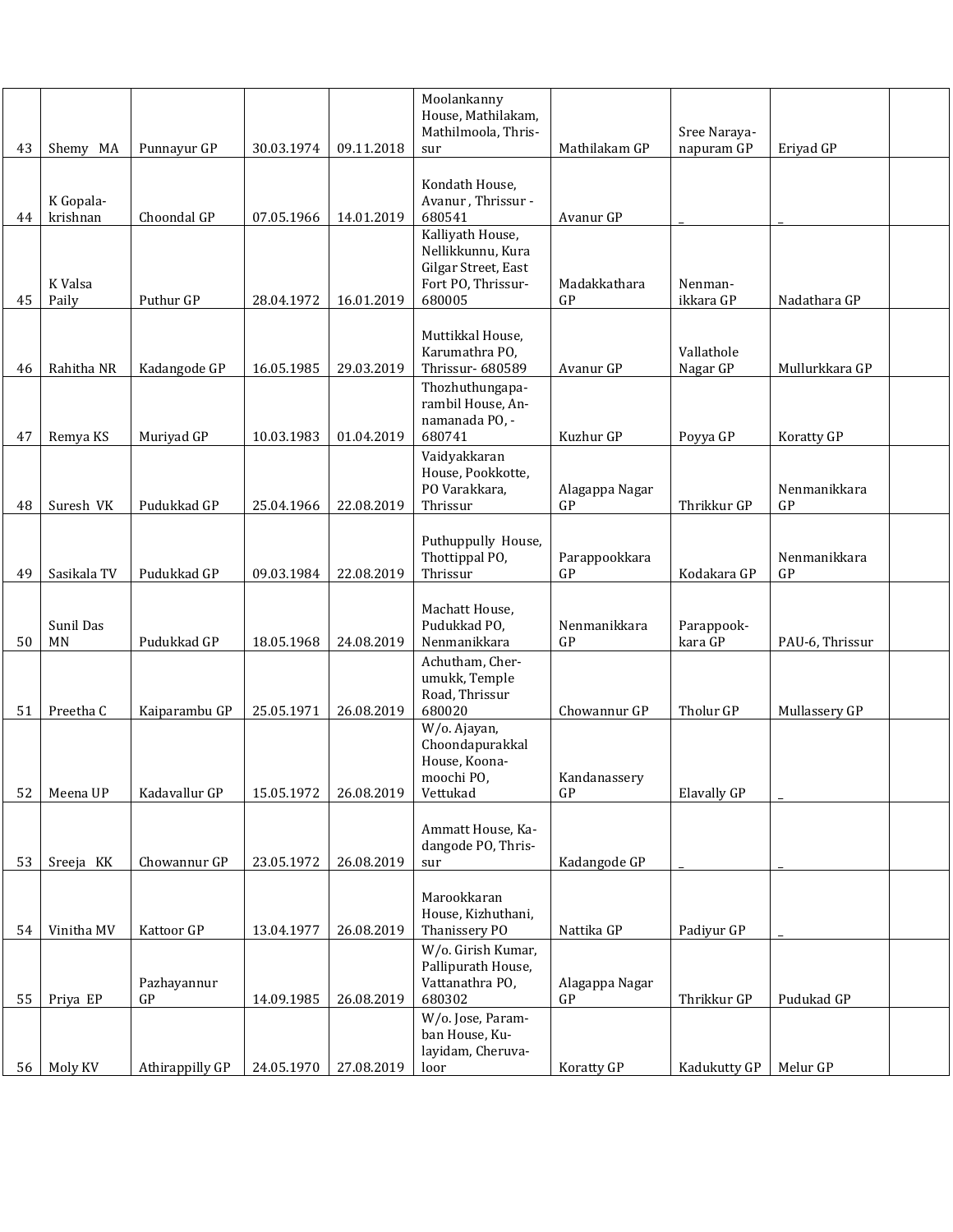| 57 | Pournami<br>KP                   | Punnayur GP                     | 30.05.1981 | 29.08.2019 | W/o. Sanjay PR,<br>Panakkal House,<br>Nattika Beach PO,<br>Thrissur-680566               | <b>Edathiruthy GP</b>                         | Vatanappilly<br>GP          | Thanniam GP               |  |
|----|----------------------------------|---------------------------------|------------|------------|------------------------------------------------------------------------------------------|-----------------------------------------------|-----------------------------|---------------------------|--|
| 58 | James C P                        | Kolazhy GP                      | 13.04.1966 | 02.09.2019 | Chittattukara<br>House, Peraman-<br>galam, Thrissur<br>680545                            | Avanur GP                                     |                             |                           |  |
| 59 | Vinod Ku-<br>mar PV              | Puthur GP                       | 31.05.1974 | 03.09.2019 | Parappurath<br>Kalarikkal House,<br>Kadalassery, Valla-<br>chira PO, Thrissur-<br>680562 | Thrikkur GP                                   | Avinissery<br>GP            | Alagappa Nagar<br>GP      |  |
| 60 | Anwar<br>Hussain                 | Punnayur GP                     | 24.11.1973 | 06.09.2019 | Palayamkode<br>House, Vettikkal,<br>Mannuthy PO,<br>Thrissur-680651                      | Vallachira GP                                 | Madakka-<br>thara GP        | Pudukkad GP               |  |
| 61 | Saliha KA                        | Desamangalam<br>GP              | 27.05.1977 | 09.09.2019 | Mammasrayillath<br>House, Railway Sta-<br>tion PO,<br>Wadakkanchery-<br>680623           | Vallathole Nagar<br>GP                        | thekkumkara<br>GP           | Velur GP                  |  |
| 62 | Sivaraman<br>KK                  | Panjal GP                       | 10.04.1973 | 16.09.2019 | Pakavath House,<br>Kanayam PO, Shor-<br>anur-2                                           | Vallathole Nagar<br>GP                        |                             |                           |  |
| 63 | Paulsy Paul                      | Mattathur GP                    | 07.03.1983 | 28.09.2019 | Alappadan House,<br>Kallur                                                               | Thrikkur GP                                   | Alagappa Na-<br>gar GP      | Pudukkad GP               |  |
| 64 | Shelvin Jo-<br>seph Per-<br>rera | Muriyad GP                      | 10.11.1984 | 17.11.2019 | Kalavaraparambil<br>House, Mana Road,<br>Padiyur PO, Thris-<br>sur 680688                | PAU-4, Thrissur                               | PAU-5, Thris-<br>sur        | $\blacksquare$            |  |
| 65 | Ambili V V                       | Kolazhy GP                      | 20.05.1976 | 18.11.2019 | Madathiparambil<br>House, Attore,<br>Thrissur                                            | District Pancha-<br>yat Office, Thris-<br>sur | Avanur GP                   | Mulankun-<br>nathukavu GP |  |
| 66 | Resmi MV                         | Puunayoorku-<br>lam GP          | 14.11.1981 | 18.11.2019 | Vattathara House,<br>Maliankara PO,<br>North Paravoor, Er-<br>nakulam -683516            | Poyya GP                                      | Mathilakam<br>$\mathsf{GP}$ | vellangallur GP           |  |
| 67 | Sreeja NT                        | Pananchery GP                   | 18.10.1977 | 19.11.2019 | Bhattathiri Alukkal<br>House, Eraviman-<br>galam PO, Thrissur                            | Nadathara GP                                  | Nenman-<br>ikkara GP        | Madakkathara<br>GP        |  |
| 68 | Neethu KN                        | Thiruvilwamala<br>$\mathsf{GP}$ | 25.05.1989 | 22.11.2019 | Areekkaravalappil<br>House, Chelakkara<br>P <sub>O</sub>                                 | Panjal GP                                     | Mulloorkkara<br>GP          | Chelakkara GP             |  |
| 69 | Jacob CC                         | Nadathara GP                    | 10.01.1973 | 27.11.2019 | Chakkalakkal<br>House, PO Mala Pal-<br>lipuram, Thrissur                                 | Kuzhur GP                                     | Poyya GP                    | Puthanchira GP            |  |
|    |                                  |                                 |            |            | W/o. Suradas,<br>Thiriyanath House,<br>PO Vadakkekkara,<br>North Paravoor, Er-           |                                               |                             |                           |  |
| 70 | Sudha TV                         | Paralam GP                      | 25.05.1982 | 27.11.2019 | nakulam                                                                                  | Edavilangu GP                                 | Eriyad GP                   | Perinjanam GP             |  |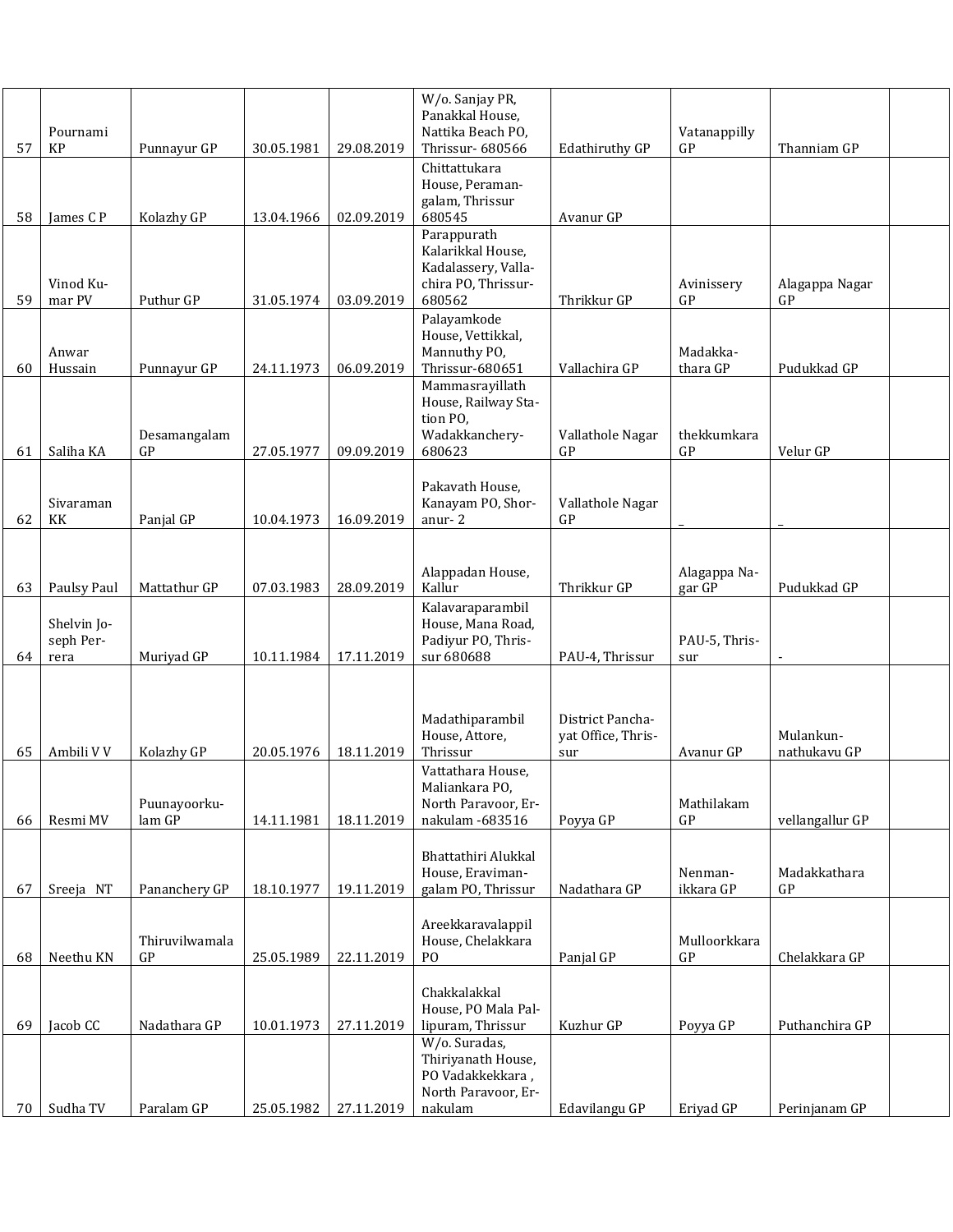|              |                        |                  |                           |                         |                                             | General Transfer 2020 Request - Clerk in Thrissur District                               |                          |                                  |                            |         |
|--------------|------------------------|------------------|---------------------------|-------------------------|---------------------------------------------|------------------------------------------------------------------------------------------|--------------------------|----------------------------------|----------------------------|---------|
|              |                        |                  |                           |                         | Date of                                     |                                                                                          |                          | the stations prefer for transfer |                            |         |
| SI.<br>No.   | Name of Ap-<br>plicant | Designa-<br>tion | <b>Present Station</b>    | Date of<br><b>Birth</b> | Joining in<br>the present<br><b>Station</b> | <b>Residentional ad-</b><br>dress                                                        | 1                        | 2                                | 3                          | Remarks |
| $\mathbf{1}$ | $\boldsymbol{2}$       | $\mathbf{3}$     | $\overline{\mathbf{4}}$   | 5                       | 6                                           | $\overline{7}$                                                                           | ${\bf 8}$                | 9                                | 10                         | 11      |
| $1\,$        | Needhu Mo-<br>handas   | Clerk            | Thalikkulam GP            | 28.05.1981              | 17.02.2014                                  | Needhu Mohandas,<br>Pottekkattu Veedu,<br>Kandassankadavu<br>P.O.                        | Manalur GP               | Nattika GP                       | Engandiyur<br>GP           |         |
| 2            | Sindhu V.A.            | Clerk            | Parappukkara<br><b>GP</b> | 09.05.1976              | 19.02.2014                                  | Krishna Kripa,<br>Kalath Veedu,<br>Thottippal P.O.<br>Thrissur - 680 310                 | Pudukkad GP              | Alagappanagar<br>GP              | Kodakkara GP               |         |
| 3            | Nasiyamol F            | Clerk            | Perijanam GP              | 13.02.1983              | 24.02.2014                                  | Nirajanam,<br>Kottakuppuram,<br>Clappana P.O.,<br>Kollam Dist-695<br>525                 | Edavilangu<br>GP         | Mathilakam<br>GP                 | Sree Naraya-<br>napuram GP |         |
| 4            | <b>Tibin Robert</b>    | Clerk            | Kattoor GP                | 22.04.1988              | 17.03.2014                                  | <b>Tibin Robert</b><br>Elinjikkal House,<br>Thrissur                                     | Edavilangu<br><b>GP</b>  | Mathilakam<br><b>GP</b>          | Poyya GP                   |         |
| 5            | Anitha P.A.            | Clerk            | Vadakkekad GP             | 05.05.1975              | 29.04.2014                                  | Anitha P.A.,<br>W/o Joshi Thomas,<br>Thalakkottukara<br>House, Njamengad<br>P.O. 679 563 | Punnayur-<br>kulam GP    | Kattakambal<br>GP                |                            |         |
| 6            | Sajeev P.K.            | Clerk            | Muriyad GP                | 31.05.1969              | 08.05.2014                                  | Payyamparambil<br>House, "Sree<br>Ragam", Arur P.O.,<br>Alapuzha Dist.                   | Koratty GP               | Pudukkad GP                      |                            |         |
| 7            | Deepa T.D.             | Clerk            | Kattoor GP                | 25.01.1980              | 09.02.2015                                  | Kuttassam Veettil<br>House, Kazhim-<br>bram P.O., Thris-<br>sur.                         | Edathiruthy<br><b>GP</b> | Perijanam GP                     | Valappad GP                |         |
| 8            | Sabitha K.B.           | Clerk            | Thekkumkara<br><b>GP</b>  | 07.05.1982              | 26.08.2015                                  | Ramankandath<br>House, Eng.College<br>P.O.,<br>Thris-<br>sur-680 009.                    | Madakka-<br>thara GP     | Avanur GP                        | Mullurkkara<br><b>GP</b>   |         |
| 9            | Sinu C.J.              | Clerk            | Velur GP                  | 08.10.1983              | 11.09.2015                                  | Chittilappilly<br>House, Kurumal,<br>Thrissur.                                           | Kaiparambu<br>GP         | Tholur GP                        | Avanur GP                  |         |
| 10           | Sindhu P. R.           | Clerk            | Aloor GP                  | 20.05.1976              | 15.09.2015                                  | Aankarath Veedu,<br>Chowkka, Elijipra<br>P.O., Chalakudy<br>(Via)                        | Kodassery<br>GP          | Pariyaram GP                     |                            |         |
| 11           | Chals C.C              | Clerk            | Athirappilly GP           | 11.04.1964              | 16.09.2015                                  | Charuvila Veedu,<br>Nayarngadi P.O.,<br>Kodassery.                                       | Pariyaram GP             | Kadukutty GP                     |                            |         |
| 12           | Sajeevan T.K.          | Clerk            | Padiyur GP                | 02.04.1972              | 01.12.2015                                  | Thachattuvazhi<br>Veedu, P.O. Eriyad,<br>Kodungallur                                     | Mathilakam<br>GP         | Perijanam GP                     | Sree Naraya-<br>napuram GP |         |
| 13           | Jilcy Jose             | Clerk            | Paralam GP                | 28.05.1984              | 27.02.2016                                  | Kattookaran House,<br>Kuriyachira P.O.<br>Thrissur.                                      | Nenman-<br>ikkara GP     | Alagappanagar<br>GP              |                            |         |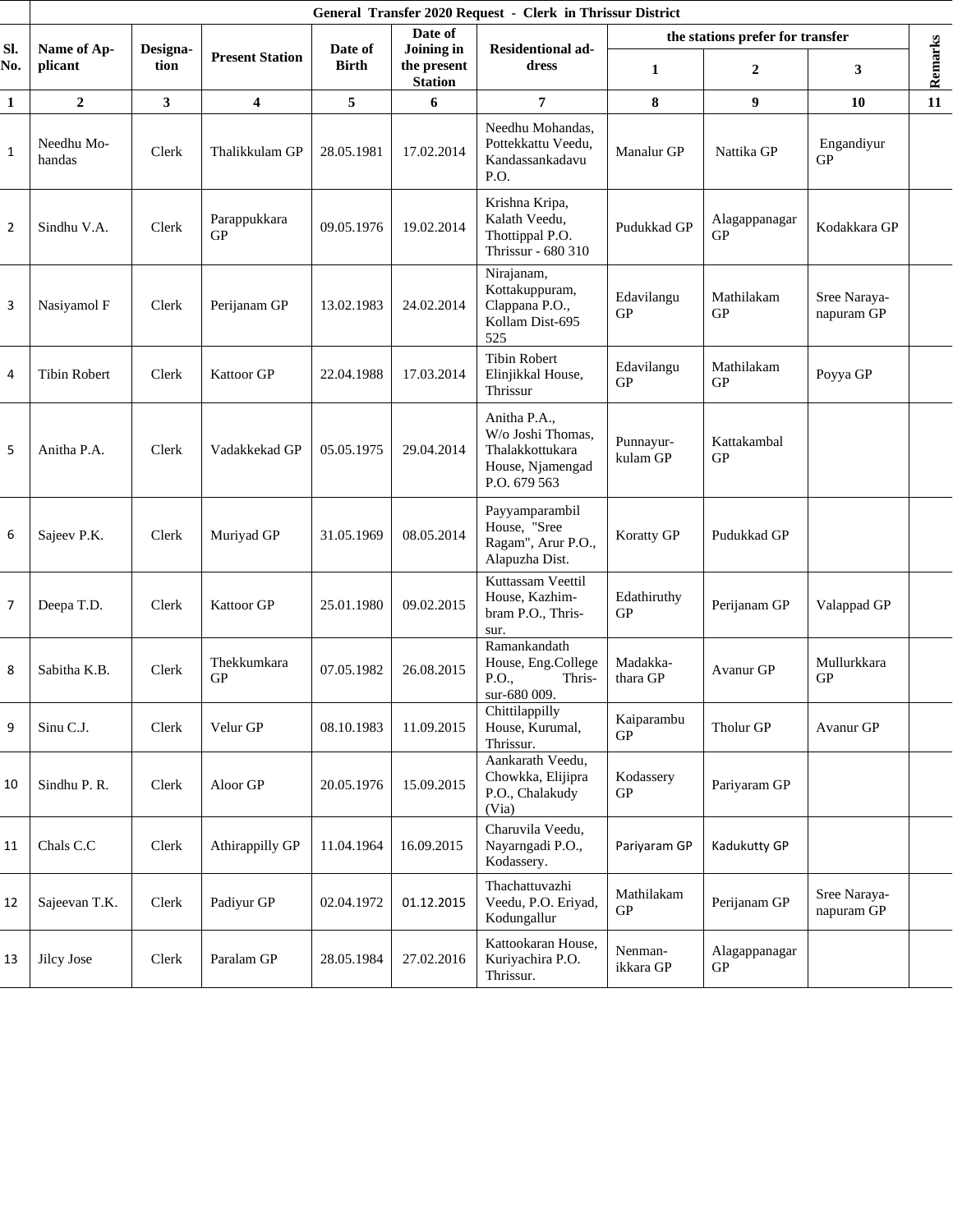| 14 | Ullas U.             | Clerk | Pazhayannur<br><b>GP</b>     | 10.05.1987 | 27.02.2016 | Kathil Veedu,<br>Koottal P.O.<br>Palakkad Dist -<br>678 681.                    | Mullurkkara<br><b>GP</b>   | Panjal GP           | Vallathole Na-<br>gar GP |  |
|----|----------------------|-------|------------------------------|------------|------------|---------------------------------------------------------------------------------|----------------------------|---------------------|--------------------------|--|
| 15 | Sivan A              | Clerk | Varavoor GP                  | 02.05.1988 | 02.03.2016 | Mettupuram House,<br>Kaniyarkode P.O.,<br>Thiruvilwamala,<br>Thrissur-680 594   | Mullurkkara<br>GP          | Panjal GP           | Vallathole Na-<br>gar GP |  |
| 16 | Saritha M.V.         | Clerk | Pavaratty GP                 | 25.02.1977 | 08.06.2016 | Eluparambil House,<br>Mukkattukara,<br>Nettissery P.O.,<br>Thrissur             | Madakka-<br>thara GP       | Avinissery GP       |                          |  |
| 17 | Prajeesh Janan       | Clerk | Nattika gp                   | 16.12.1979 | 10.08.2016 | Adilakuzhi House,<br>Palakkal, Thrissur                                         | Chazhur GP                 | Thanniyam GP        | Cherpu GP                |  |
| 18 | Promod N.B           | Clerk | Nattika gp                   | 31.05.1979 | 11.08.2016 | Nadathodathu<br>House,<br>Veluthur P.O.<br>Parakkad East,<br>Arimpur-680 012    | Arimpur GP                 | Manalur GP          | Vatanappilly<br>GP       |  |
| 19 | Salini K.P.          | Clerk | Eriyad GP                    | 22.05.1976 | 12.08.2016 | Salini K.P.,<br>Thachattuvazhi<br>Veedu, Eriyad,<br>Thrissur.                   | Sree Naraya-<br>napuram GP |                     |                          |  |
| 20 | Sajin K.             | Clerk | Thiruvilwamala<br>${\rm GP}$ | 28.05.1984 | 26.10.2016 | Chamakkunnath<br>House,<br>Thekkethala, Pa-<br>zhayannur P.O.                   | Mullurkkara<br><b>GP</b>   | Panjal GP           | Vallathole Na-<br>gar GP |  |
| 21 | Anoop K.P.           | Clerk | Parappukkara<br>GP           | 02.05.1976 | 17.11.2016 | Komathkkattill<br>House, Nandikkara,<br>Thrissur.                               | Nenman-<br>ikkara GP       | Alagappanagar<br>GP | Kodakkara GP             |  |
| 22 | Manila C.G.          | Clerk | Poomangalam<br>GP            | 13.05.1979 | 03.01.2017 | W/o Gireeshkumar,<br>Andikkottu House,<br>Edathiruthy P.O.,<br>Padiyur - 680122 | Padiyur GP                 | Perijanam GP        |                          |  |
| 23 | Hafsana A.A.         | Clerk | Vatanappilly<br>GP           | 11.01.1983 | 17.03.2017 | Arakkaveettil<br>House, Vatanap-<br>pilly P.O., Thrissur.                       | Engandiyur<br><b>GP</b>    | Nattika GP          | Thalikkulam<br>GP        |  |
| 24 | Sanjay M.G.          | Clerk | Kaiparambu GP                | 11.02.1993 | 18.03.2017 | Manakkalath<br>House, Choorakkat-<br>tukara,<br>Amala Nagar P.O.,<br>680 555    | Chowannur<br>GP            | Tholur GP           |                          |  |
| 25 | Prasad P.            | Clerk | Panjal GP                    | 02.04.1972 | 07.08.2017 | Meleveedu,<br>Anjuumoorthy P.O.<br>Palakkad - 678 682                           | Pananchery<br>GP           |                     |                          |  |
| 26 | Sreedevi V.P.        | Clerk | Kaippaman-<br>galam GP       | 01.06.1974 | 09.08.2017 | Mulngayil House,<br>Kara P.O., Thrissur<br>$-680671$                            | Eriyad GP                  |                     |                          |  |
| 27 | Sobhalakshmi<br>P.A. | Clerk | Padiyur GP                   | 24.10.1980 | 16.08.2017 | Pullur Veedu, Pul-<br>lur P.O., Irinjala-<br>kuda P.O. 680 683.                 | Vellangallur<br><b>GP</b>  | Muriyad GP          |                          |  |
| 28 | Nisha T.D.           | Clerk | Kaippaman-<br>galam GP       | 22.04.1975 | 13.09.2017 | Kallikkattu House,<br>Mala P.O.,<br>Thrissur - 680 731.                         | Puthenchira<br>GP          | Kuzhur GP           | Poyya GP                 |  |
| 29 | Divya M.B.           | Clerk | Puthur GP                    | 17.04.1991 | 11.09.2017 | Machingal House,<br>Eravimangalam<br>P.O., Thrissur.                            | Nadathara GP               |                     |                          |  |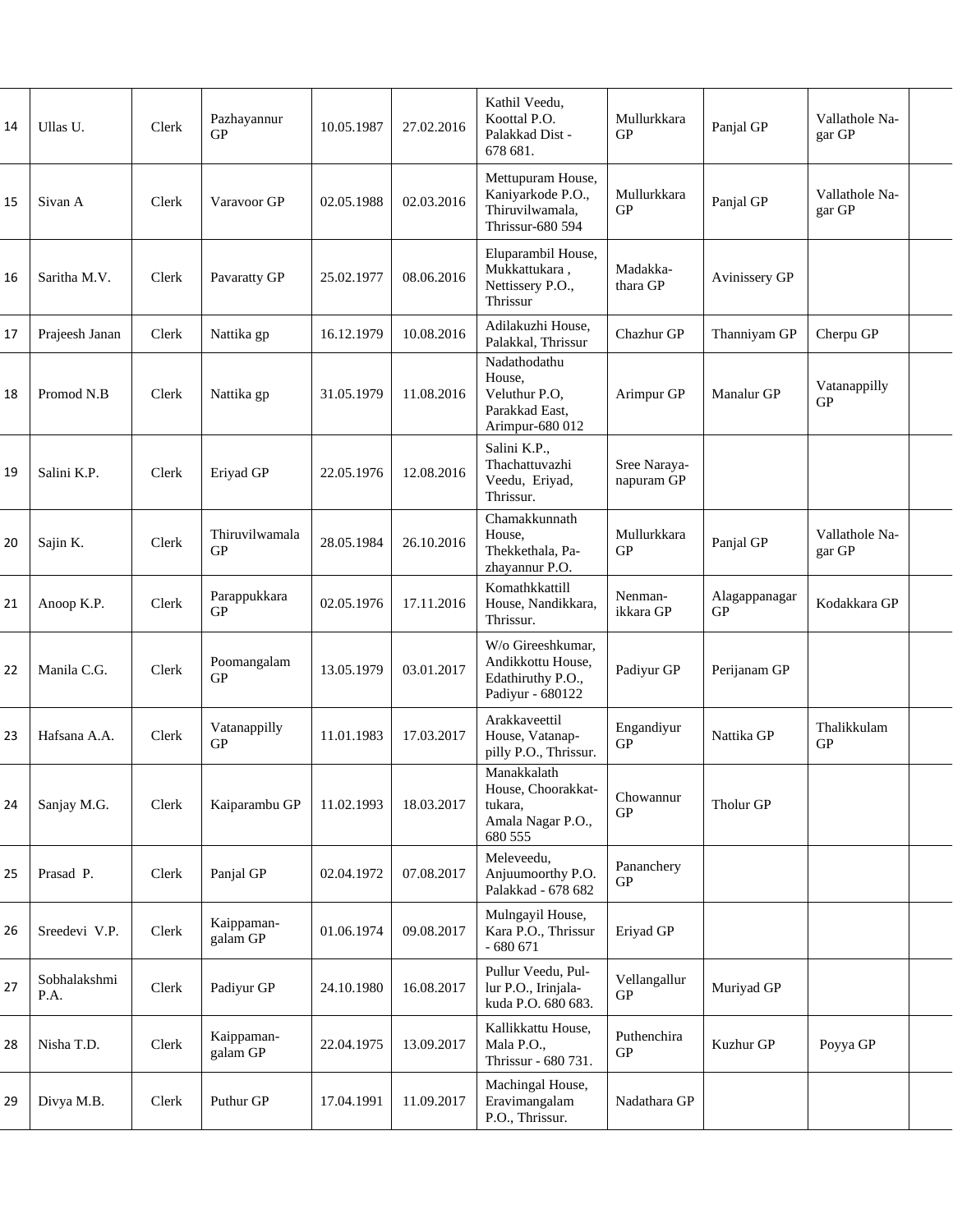| 30 | Reghunadhan<br>A    | Clerk | Karalam GP             | 26.05.1971 | 15.09.2017 | Ambattu<br>House, Near Veluk-<br>kara PHC,<br>Kottaneloor P.O.<br>680 662.                    | Vellangallur<br><b>GP</b> |                         |                          |  |
|----|---------------------|-------|------------------------|------------|------------|-----------------------------------------------------------------------------------------------|---------------------------|-------------------------|--------------------------|--|
| 31 | Sheeba V.M.         | Clerk | Kaippaman-<br>galam GP | 30.05.1979 | 15.09.2017 | Kannukkaran<br>House, Ash-<br>tamichira P.O.,<br>Thrissur-680 731.                            | Puthenchira<br>GP         | Kuzhur GP               | Kadukutty GP             |  |
| 32 | Dinesh C.V.         | Clerk | Pavaratty GP           | 24.04.1978 | 20.09.2017 | Chakkadan House,<br>Vatanappilly,<br>Thrithallur West                                         | Engandiyur<br>${\rm GP}$  | Manalur GP              |                          |  |
| 33 | Silpa T.S.          | Clerk | Pavaratty GP           | 03.02.1993 | 01.12.2017 | Thottarath House.<br>Mathilakam P.O.,<br>Kazhuvilangu,<br>Thrissur.                           | Perijanam GP              | Mathilakam<br>GP        | Padiyur GP               |  |
| 34 | Muhammed<br>Junaid  | Clerk | Thanniyam GP           | 20.05.1972 | 01.03.2018 | Kadambottu Veedu,<br>P.O. Chalingad,<br>Kaippamangalam<br>P.O.                                | Perijanam GP              | Mathilakam<br>GP        | Kaippaman-<br>galam GP   |  |
| 35 | Syamprasad<br>P.G.  | Clerk | Pananchery GP          | 31.05.1993 | 18.09.2018 | Pallikkattil House,<br>Peringadur P.O.,<br>Thrissur.                                          | Chowannur<br><b>GP</b>    | Mulankunathu<br>kavu GP | Avanur GP                |  |
| 36 | Wahida P.A.         | Clerk | Velukkara GP           | 01.01.1966 | 15.10.2018 | Chenakkaparambil<br>house, Kadalai,<br>Karumathra<br>.P.O.680123                              | Vellangallur<br>GP        |                         |                          |  |
| 37 | Sumesh P.S.         | Clerk | Madakkathara<br>GP     | 18.02.1987 | 15.10.2018 | Pulikkal House,<br>Vellanikkara P.O.,<br>Soorya Nagar-<br>680654                              | Nadathara GP              | Pananchery GP           | Puthur GP                |  |
| 38 | Shainy M            | Clerk | Engandiyur GP          | 05.01.1978 | 22.10.2018 | Valloparambath<br>House,<br>Uzhavathkadavu,<br>Kodungallur                                    | Edavilangu<br>GP          | Perijanam GP            |                          |  |
| 39 | Jijeesh V.S.        | Clerk | Kadangod GP            | 12.02.1993 | 27.12.2018 | Vilakkathala<br>House, Vysakh,<br>Padinjattumuri<br>House,<br>Wadakkancherv<br>P.O., Thrissur | Chowannur<br><b>GP</b>    | Panjal GP               | Varavoor GP              |  |
| 40 | Sunena P.M.         | Clerk | Puthur GP              | 23.01.1982 | 20.03.2019 | Sunena P.M., W/o<br>Muhammed Shafi,<br>Kalluparambil<br>House,<br>P.O.<br>Padi                | Pariyaram GP              | Pudukkad GP             | Mattathur GP             |  |
| 41 | Sikha<br>Rajeendran | Clerk | Thekkumkara<br>GP      | 09.12.1992 | 29.04.2019 | Paravath House,<br>Koorkenchery P.O.,<br>Thrissur - 680 007.                                  | Avinissery<br><b>GP</b>   | Vallachira GP           |                          |  |
| 42 | C.B. Roshan         | Clerk | Edathiruthy GP         | 08.03.1976 | 25.06.2019 | Chanassery House,<br>Madavana - 680<br>666, Kodungallur.                                      | Mathilakam<br>GP          | Eriyad GP               |                          |  |
| 43 | Nimesh F.           | Clerk | Vellangallur GP        | 08.03.1978 | 04.07.2019 | Thottuvila Veedu,<br>Kannanellur P.O.,<br>Kollam - 691 576                                    | Kuzhur GP                 | Poyya GP                | Kadukutty GP             |  |
| 44 | Jeejan K.J.         | Clerk | Desamangalam<br>GP     | 34.04.1975 | 05.07.2019 | Kundukulam<br>House, Kaveedu<br>P.O., Kottappadi                                              | Venkitangu<br>GP          | Chowannur GP            | Orumanayur<br>${\rm GP}$ |  |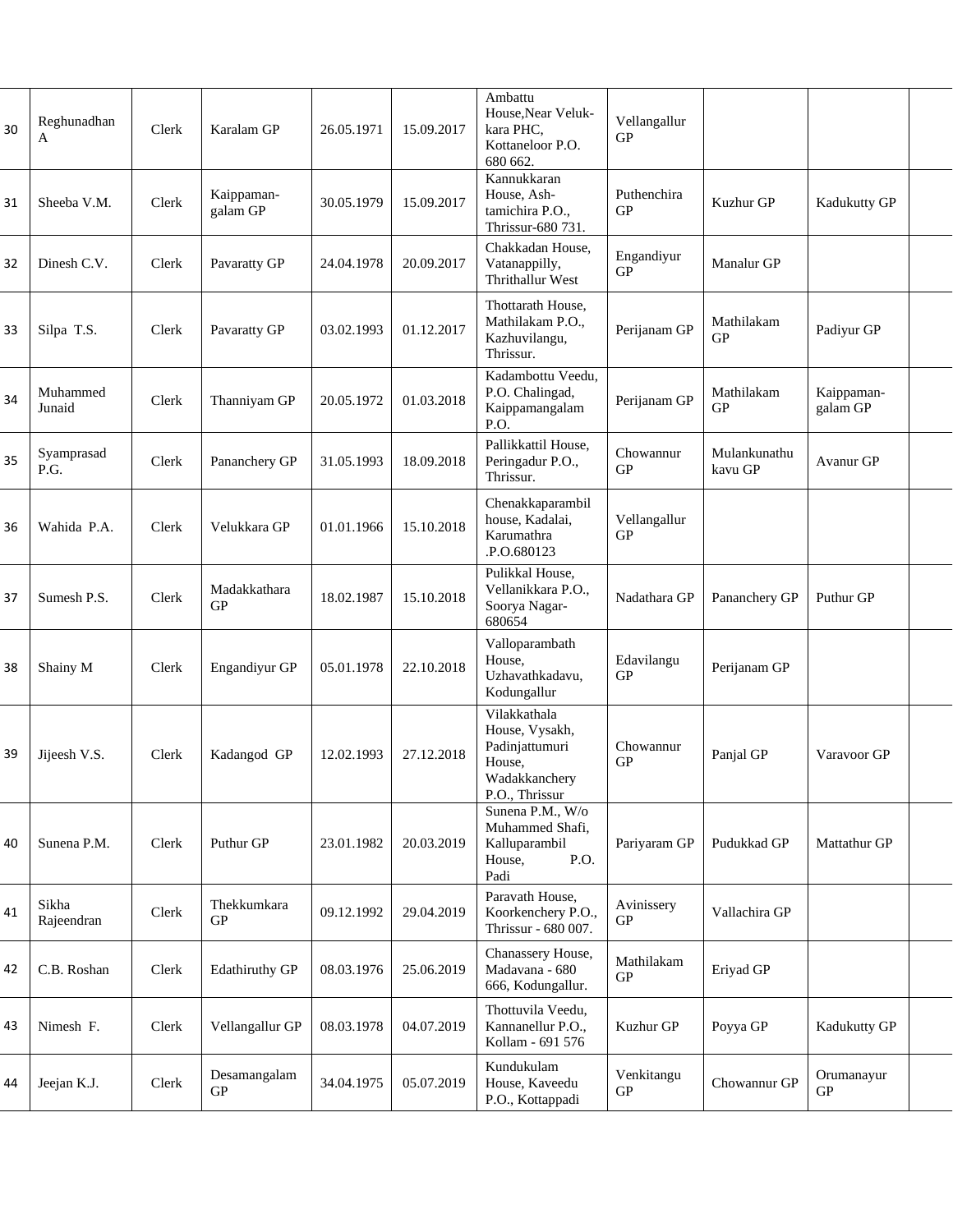| 45 | Shainy M. B.             | Clerk | Puthur GP                 | 02.04.1977 | 06.07.2019 | Mundopurath<br>House, Kalathodu,<br>Ollukkara P.O.,<br>Thrissur -<br>680<br>655.    | Madakka-<br>thara GP    |                          |                       |  |
|----|--------------------------|-------|---------------------------|------------|------------|-------------------------------------------------------------------------------------|-------------------------|--------------------------|-----------------------|--|
| 46 | Sindhu K.T.              | Clerk | Kaiparambu GP             | 16.05.1974 | 08.07.2019 | W/o PG Vijayan,<br>Pambungal House,<br>P.O. Adat,<br>Thrissur- 680 551.             | Tholur GP               |                          |                       |  |
| 47 | Ruby Joseph              | Clerk | Kadangod GP               | 14.04.1974 | 12.07.2019 | Kottoor House.<br>CMC - 4, Cherthala<br>P.O.,<br>Alapuzha-688 524                   | Panjal GP               | Vallathole Na-<br>gar GP | Chelakkara<br>GP      |  |
| 48 | Muneeb Rah-<br>man K.    | Clerk | Punnayur GP               | 15.09.1980 | 18.07.2019 | Karanath Pullikkal<br>House, Kizhu-<br>parambu P.O.,<br>Areekode(Via)<br>Malappuram | Porkulam GP             | Vadakkekad<br>GP         | Punnayur-<br>kulam GP |  |
| 49 | Vidya M.V.               | Clerk | Kaiparambu GP             | 10.05.1982 | 22.08.2019 | Madavumana, velur<br>P.O., Thrissur Dist                                            | Kandanassery<br>GP      | Chowannur GP             |                       |  |
| 50 | $C.P.$ Un-<br>nikrishnan | Clerk | Kadappuram<br><b>GP</b>   | 19.05.1973 | 23.09.2019 | Cherai Padinjak-<br>kara, P.O. Kappi-<br>rikkad                                     | Punnayur GP             | Vadakkekad<br>GP         | Punnayur-<br>kulam GP |  |
| 51 | Sindhu P.S.              | Clerk | Nenmanikkara<br><b>GP</b> | 17.12.1982 | 26.09.2019 | Thekkethil House,<br>Pullode P.O., Pa-<br>lakkad Dist.                              | Pananchery<br><b>GP</b> |                          |                       |  |
| 52 | Ranjitha M.R.            | Clerk | Velur GP                  | 08.11.1990 | 26.11.2019 | Viyyokkaran<br>House, Moorkkan-<br>ikkara, Kozhuk-<br>kully P.O., Thrissur          | Thrikkur GP             | Nadathara GP             | Madakkathara<br>GP    |  |
| 53 | Neethalakshmi<br>M.G.    | Clerk | Karalam GP                | 10.05.1990 | 05.12.2019 | Mundoly House,<br>Kunnappilly P.O.,<br>Adichily - 680 311                           | Pariyaram GP            | Meloor GP                |                       |  |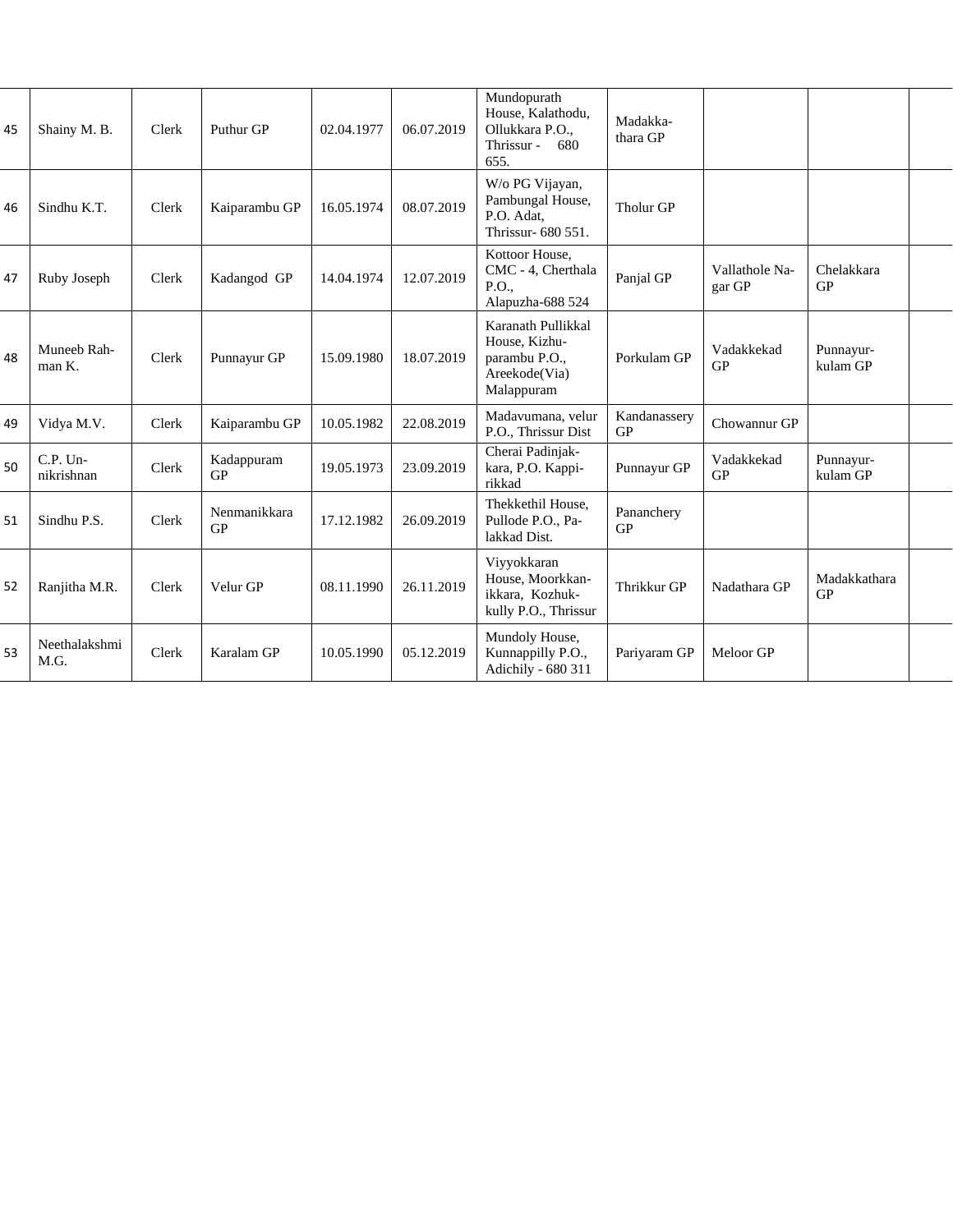|            |                        |                            |                             |                         |                               | General Transfer 2020 Request - Office Attendant in Thrissur District                                    |                           |                                  |                            |         |
|------------|------------------------|----------------------------|-----------------------------|-------------------------|-------------------------------|----------------------------------------------------------------------------------------------------------|---------------------------|----------------------------------|----------------------------|---------|
|            |                        |                            |                             |                         | Date of<br>Joining in         |                                                                                                          |                           | the stations prefer for transfer |                            |         |
| Sl.<br>No. | Name of Ap-<br>plicant | Designa-<br>tion           | <b>Present Sta-</b><br>tion | Date of<br><b>Birth</b> | the pre-<br>sent Sta-<br>tion | <b>Residentional ad-</b><br>dress                                                                        | 1                         | 2                                | 3                          | Remarks |
| 1          | $\overline{2}$         | 3                          | 4                           | 5                       | 6                             | $\overline{7}$                                                                                           | 8                         | 9                                | 10                         | 11      |
| 1          | Dinesh V K             | Office<br>At-<br>tendant   | Puthur GP                   | 26.11.1969              | 20.06.1997                    | Viyath House,<br>Muslimppally Road<br>P.O. Kallur                                                        | Thrikkur<br>GP            | Nenman-<br>ikkara GP             |                            |         |
| 2          | Nikitha V V            | Office<br>At-<br>tendant   | Padiyur GP                  | 28.05.1984              | 03.04.2010                    | W/o sudeerkumar K<br>K, Kunnath Veedu,<br>Menon Bazar, Azhi-<br>kode Jetty P.O., Thris-<br>sur - 680 666 | Eriyad GP                 |                                  |                            |         |
| 3          | Salma KR               | Office<br>At-<br>tendant   | Kadukutty<br>GP             | 24.04.1971              | 19.07.2010                    | W/o K C Haridas, Ko-<br>langara House, Ku-<br>zhikkattussery P.O.,<br>Thrissur - 680 697                 | Puthenchira<br>${\rm GP}$ |                                  |                            |         |
| 4          | Sreedevi A V           | Office<br>At-<br>tendant   | Varantharap-<br>pilly       | 17.05.1981              | 28.05.2015                    | Porumbathuparambil<br>House, Chembichira<br>P.O., Mandirappilly                                          | Alagappa-<br>nagar GP     | Nenman-<br>ikkara GP             | Kodakara GP                |         |
| 5          | Rekha V K              | Office<br>$At-$<br>tendant | Thrikkur GP                 | 13.05.1974              | 01.06.2015                    | Cheenappilly House,<br>Chittissery P.O.,<br>Madavakkara,<br>Thrissur-680 301                             | Cherpu GP                 | Avinissery<br>GP                 | Alagappa-<br>nagar GP      |         |
| 6          | Mini N A               | Office<br>At-<br>tendant   | Athirappilly<br>GP          |                         | 04.10.1976   01.06.2015       | Nellippilly Veedu,<br>Pariyaram P.O.,<br>Thrissur.                                                       | Velukkara<br>GP           | Kodassery<br>GP                  | Meloor GP                  |         |
| 7          | Jeena George           | Office<br>$At-$<br>tendant | Paralam GP                  | 27.05.1980              | 09.06.2015                    | W/o Saji C Jose,<br>Cheenikkal House,<br>Nedupuzha,<br>Thrissur-680 007.                                 | Dist. Pan-<br>chayath     | DDP Office                       | Vallachira GP              |         |
| 8          | Reena Fran-<br>cis T   | Office<br>At-<br>tendant   | Nadathara<br>GP             | 02.12.1975              | 19.01.2016                    | Tharayil House<br>Thaikkattussery P.O.<br>Thalor, Thrissur.                                              | Parappook-<br>kara GP     | Alagappa-<br>nagar GP            | Nenmanikkara<br>${\rm GP}$ |         |
| 9          | Anitha Krish-<br>nan   | Office<br>At-<br>tendant   | Kadappuram<br>GP            | 14.03.1986              | 07.12.2016                    | Pulikkapallath House,<br>Thirumukkulam,<br>Iranikulam P.O.<br><b>Thrisusr-680 734</b>                    | Kuzhur GP                 | Annama-<br>nada GP               | Koratty GP                 |         |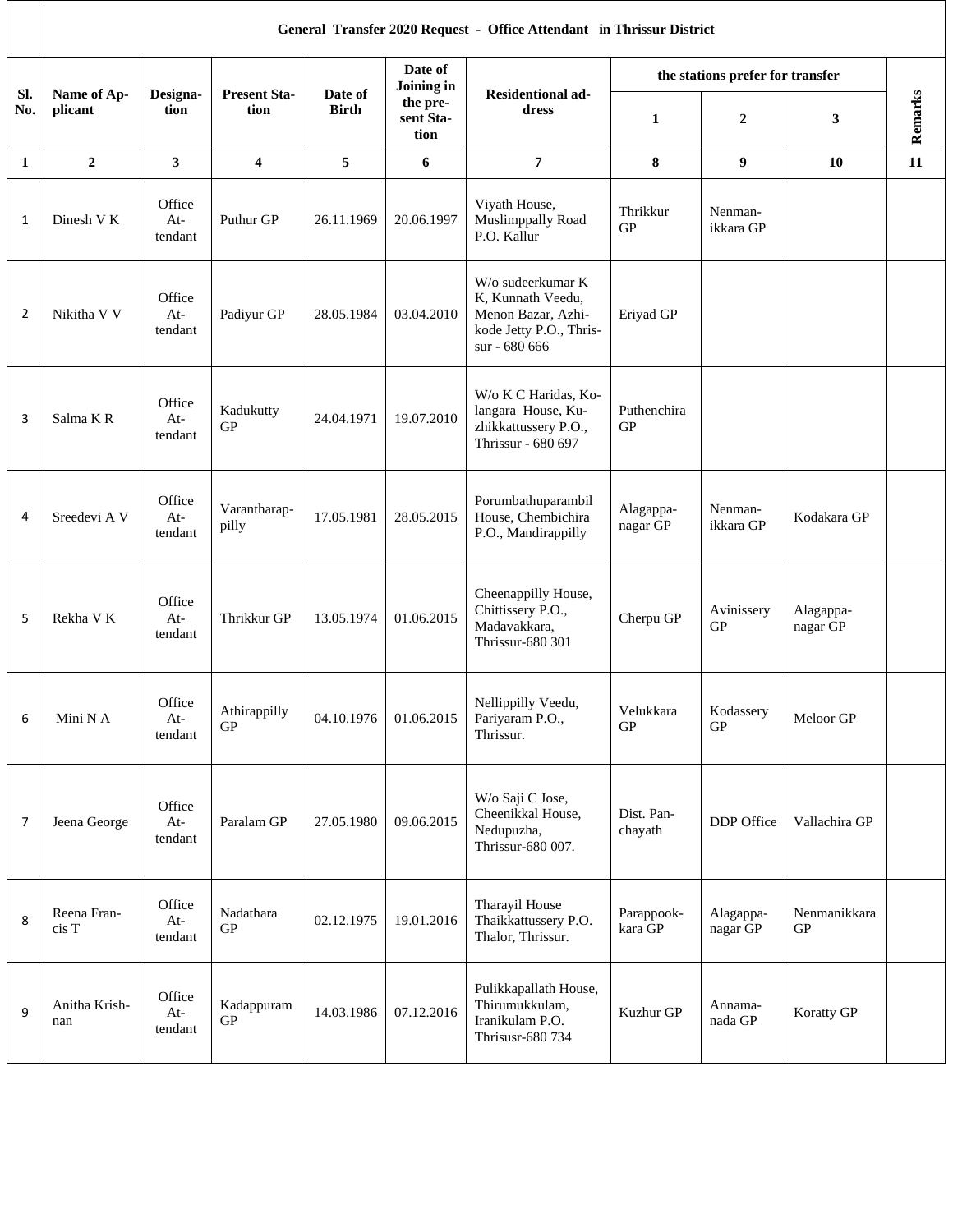| 10 | Sachu E P            | Office<br>At-<br>tendant   | Arimpur GP               | 08.03.1979 | 09.11.2017 | Thottiparambil<br>Veedu, Thrikkur P.O.,<br>Thrissur-680 306                           | Nenman-<br>ikkara GP       | Thrikkur<br>GP                 | Nadathara GP               |                      |
|----|----------------------|----------------------------|--------------------------|------------|------------|---------------------------------------------------------------------------------------|----------------------------|--------------------------------|----------------------------|----------------------|
| 11 | Sujatha M C          | Office<br>$At-$<br>tendant | Karalam GP               | 30.04.1978 | 15.11.2017 | Kizhakkemadathil<br>House P.O Arattupu-<br>Thrissur-<br>zha,<br>680 562               | Nenman-<br>ikkara GP       | Cherpu GP                      | Chazhur GP                 |                      |
| 12 | Preetha K S          | Office<br>$At-$<br>tendant | Mullassery<br>GP         | 17.04.1982 | 10.01.2018 | Pulikkathara House,<br>Inikkal Road, P.O.<br>Arimpur,<br>Thrissur - 680 620           | Arimpur GP                 | Manalur<br>GP                  | Dist. Pancha-<br>yat       |                      |
| 13 | Rekha CR             | Office<br>At-<br>tendant   | Venkitangu<br><b>GP</b>  | 30.04.1981 | 20.06.2019 | Punnappully House<br>P.O. Thambankka-<br>davu, Thalikkulam,<br>680 569                | Nattika GP                 | Valappad<br>GP                 | Engandiyur<br>GP           | Ap-<br>pendix<br>VII |
| 14 | Sunila PR            | Office<br>$At-$<br>tendant | Tholur GP                | 24.03.1978 | 24.06.2019 | Pulliyathparambil<br>House Kodakara P.O.,<br>Kavumthara,<br>Thrissur-680 684          | Aloor GP                   | Parappook-<br>kara GP          | Kodakara GP                |                      |
| 15 | Sreemole T A         | Office<br>At-<br>tendant   | Engandiyur<br>GP         | 04.04.1988 | 29.06.2019 | W/o Binoy T M,<br>Thevalil House<br>Methala P.O. Me-<br>thalappadom, Kodun-<br>gallur | Sree Naraya-<br>napuram GP | Mathil-<br>akam GP             | Vellangallur<br><b>GP</b>  |                      |
| 16 | Anandhan P<br>K      | Office<br>At-<br>tendant   | Kattakambal<br><b>GP</b> | 05.03.1976 | 01.07.2019 | Palathole House,<br>Kundukkad P.O.<br>Thrissur - 680 028                              | Madakka-<br>thara GP       | Thek-<br>kumkara<br>${\rm GP}$ | Cherpu GP                  |                      |
| 17 | Girijan K S          | Office<br>At-<br>tendant   | Cherpu GP                | 26.02.1976 | 12.07.2019 | Kallukkaran House<br>Monodi, Thrissur                                                 | Mattathur<br>${\rm GP}$    | Parappook-<br>kara GP          | Pudukkad GP                |                      |
| 18 | Keerthi Push-<br>pan | Office<br>At-<br>tendant   | Choondal GP              | 10.10.1998 | 17.10.2019 | Ayyamchira House,<br>Palazhi P.O.<br>Thrissur - 680 301                               | Parappook-<br>kara GP      | Vallachira<br>GP               | Nenmanikkara<br>${\rm GP}$ |                      |
| 19 | Arunkumar S<br>P     | Office<br>At-<br>tendant   | Punnayur GP              | 07.07.2019 | 22.07.2019 | Arun Nivas,<br>Charuvilakam,<br>Manchavilakam P.O.,<br>Dist.Trivandrum                | Kattakambal<br>GP          | DDP Office                     | Elavally GP                |                      |
| 20 | Salman PM            | Office<br>$At-$<br>tendant | Desaman-<br>galam GP     | 13.08.1994 | 16.09.2019 | Puthenpurayil House<br>Kizhakkumuri, Elanad<br>P.O. Thrissur - 680<br>586             | Panjal GP                  | Thiruvilwa-<br>mala GP         | Chelakkara<br>${\rm GP}$   |                      |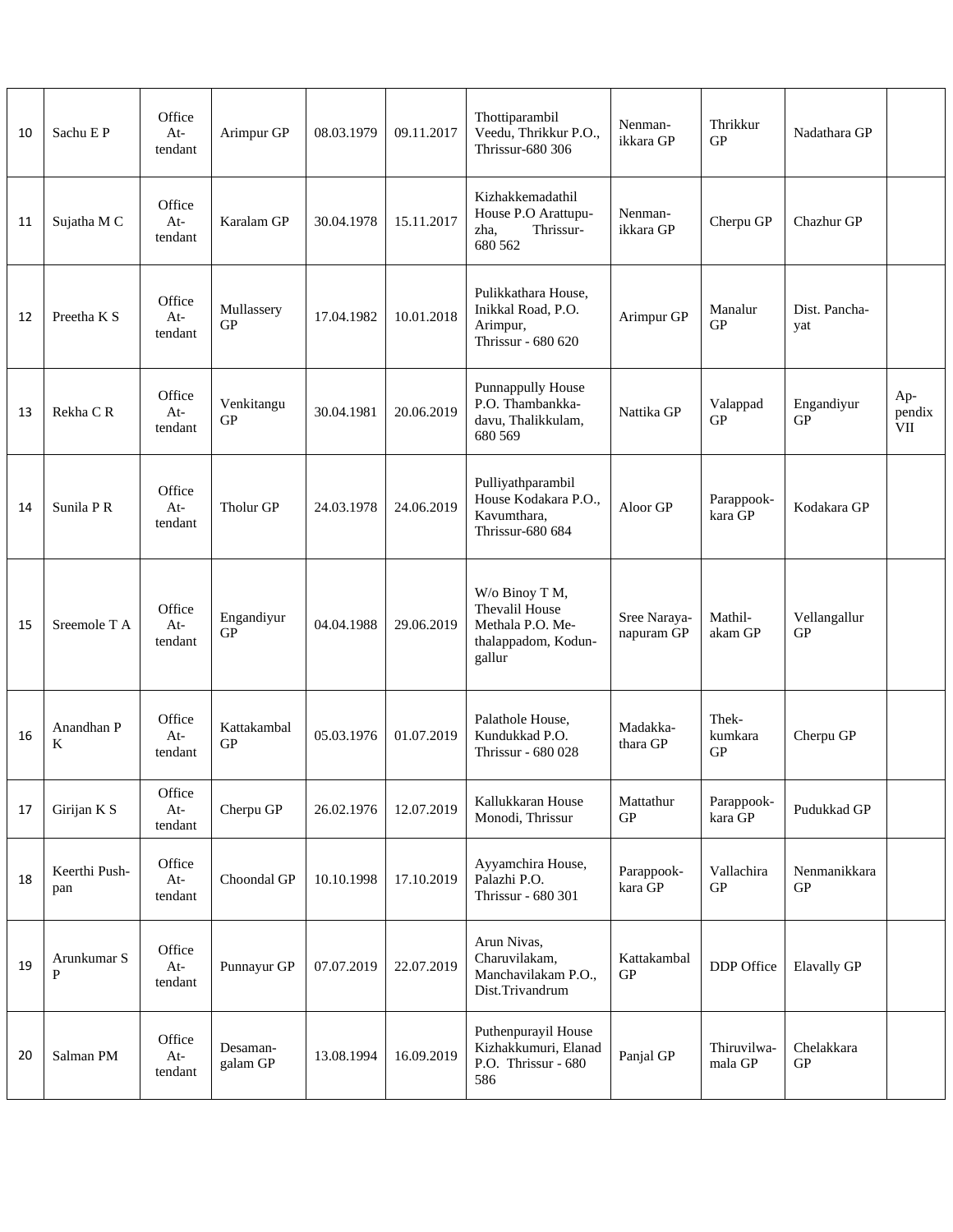| 21 | Sanoj KS              | Office<br>$At-$<br>tendant | Kodassery<br>GP          | 06.03.1987 | 27.09.2019 | Kattungal Veedu,<br>Munnumuri, Mat-<br>tathur P.O., Thrissur -<br>680 684              | Parappook-<br>kara GP                    | Kodakara<br><b>GP</b>                 |                               |        |
|----|-----------------------|----------------------------|--------------------------|------------|------------|----------------------------------------------------------------------------------------|------------------------------------------|---------------------------------------|-------------------------------|--------|
| 22 | Vidhyadharan<br>S     | Office<br>$At-$<br>tendant | Punnayur-<br>kulam GP    | 20.05.1978 | 21.10.2019 | Vidhyadharabha-<br>vanam, Muduvilakkad<br>P.O.,<br>Kollam -<br>690 520                 | Ochira GP                                | Ochira<br><b>Block Pan-</b><br>chayat | Ku-<br>lasekharapu-<br>ram GP |        |
|    | Vidhyadharan<br>S     | Office<br>At-<br>tendant   | Punnayur-<br>kulam GP    | 20.05.1978 | 21.10.2019 | Vidhyadharabha-<br>vanam, Muduvilakkad<br>P.O.,<br>Kollam -<br>690 520                 | Chowannur<br><b>Block Pan-</b><br>chayat | Kaippa-<br>rambu GP                   | Choondal GP                   |        |
| 23 | Athira K <sub>N</sub> | Office<br>$At-$<br>tendant | Mullassery<br>GP         | 22.05.1995 | 21.10.2019 | Kalappattu House,<br>Chandappura,<br>Kodungallur P.O.,<br>Thrissur-680 664             | Sree Naraya-<br>napuram GP               | Mathil-<br>akam GP                    | Puthenchira<br>GP             | 4(iii) |
| 24 | Jijo MY               | Office<br>$At-$<br>tendant | Adat GP                  | 06.09.1978 | 25.10.2019 | Manjookaran House<br>Koplipadam,<br>Pady P.O.(Near Ko-<br>dali) Thrissur - 680<br>699. | Mattathur<br>GP                          | Kodakara<br>GP                        | Pariyaram GP                  |        |
| 25 | Soumya V G            | Office<br>$At-$<br>tendant | Kan-<br>danassery GP     | 14.09.1980 | 20.12.2019 | Pandaran House Pura-<br>nattukkara P.O.,<br>Thrissur - 680 551                         | Adat GP                                  | DDP Office                            | Dist. Pancha-<br>yat          |        |
| 26 | Satheesh<br>Babu VS   | Office<br>$At-$<br>tendant | Thalikkulam<br><b>GP</b> | 25.05.1970 | 10.01.2020 | Vennakudath House,<br>P.O. Madavana, Eri-<br>yad,<br>Thrissur -<br>680 666             | Mathilakam<br><b>GP</b>                  | Poyya GP                              | PAU <sub>4</sub>              |        |